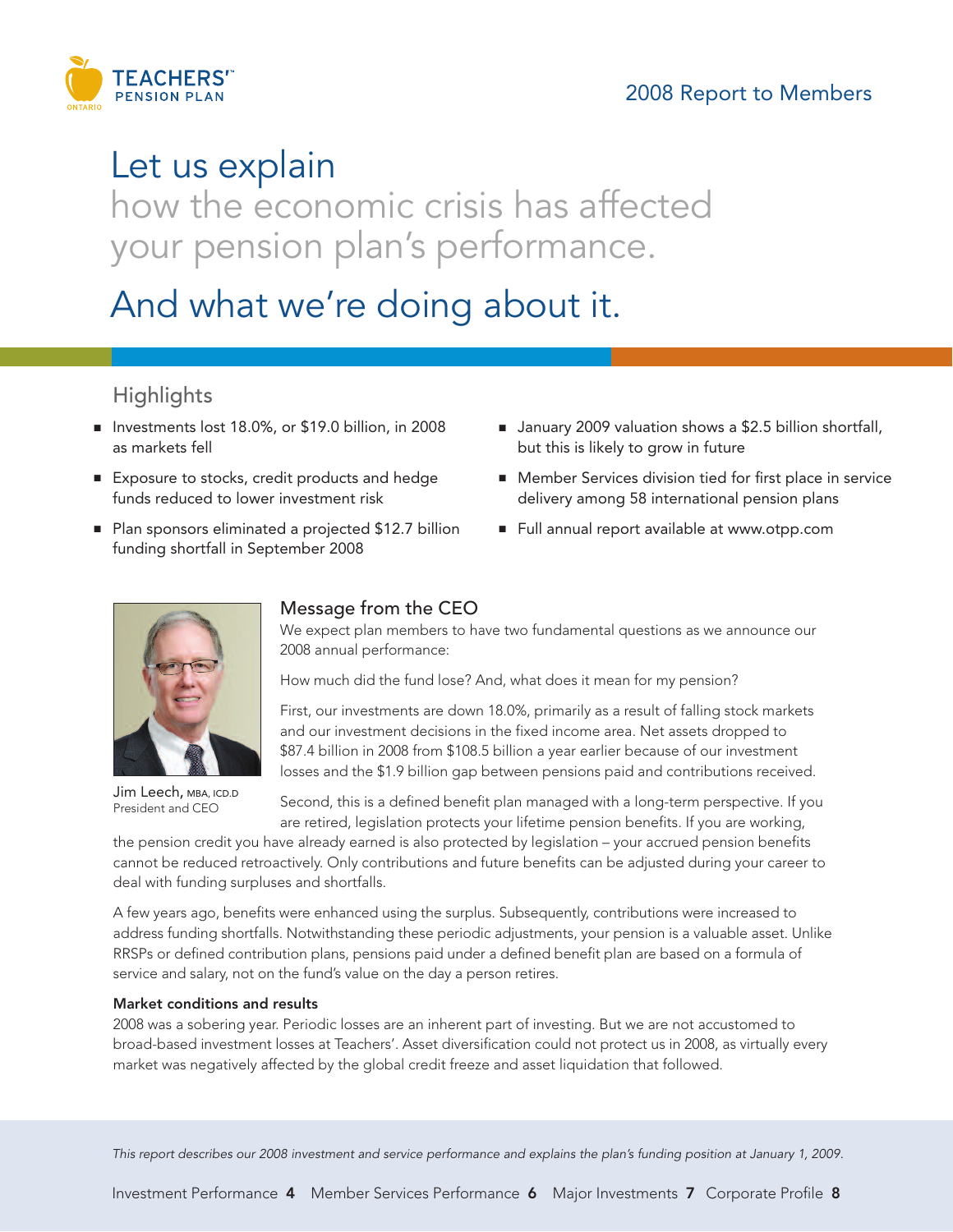

We were caught in the downward stock market spiral. Equities made up our largest asset class at the beginning of 2008, and accounted for \$12.5 billion of our \$19.0 billion loss. We are being cautious and have lowered our allocation to equities in light of the ongoing market uncertainty.

Our fixed income asset class lost \$6.7 billion, primarily due to investments we made in credit products and hedge funds, as well as the Canadian dollar's decline against foreign currencies. In recent years, we had increasingly moved into non-government credit products (primarily securities based on pools of debt) to gain the higher returns needed to meet our rising pension obligations. This strategy worked well for several years. But as markets froze in the 2007–2008 credit crisis, we had too much exposure to these products. In mid-2008, we changed our fixed income strategy. We reorganized our team and portfolio to concentrate on more traditional investments, and continued to reduce our credit and hedge fund exposures, but losses could not be avoided.

Our inflation-sensitive investments, which include real estate and infrastructure assets, earned \$200 million. We have boosted our allocation to inflation-sensitive assets, which are more conservative than equities.

### Long-term view

A large portion of the losses were "unrealized." They came from investments that we still own, but their values were marked down due to the current climate. We are a long-term investor and our higher-quality assets should regain their value when markets recover. It is long-term performance that counts most for pension plans.

My report would not be complete without reference to BCE Inc. In December, it was announced that the agreement to acquire BCE was terminated in accordance with its terms. Although the transaction did not proceed, we believe that our initiatives were successful in bringing significant change to BCE that we believe should result in improved value for BCE shareholders.

# \$12.5 billion loss **➔** in Equities

- \$6.7 billion loss **➔**in Fixed Income
- ↑ \$200 million gain in Inflation-Sensitive Investments **➔ ➔**
- \$19.0 billion total loss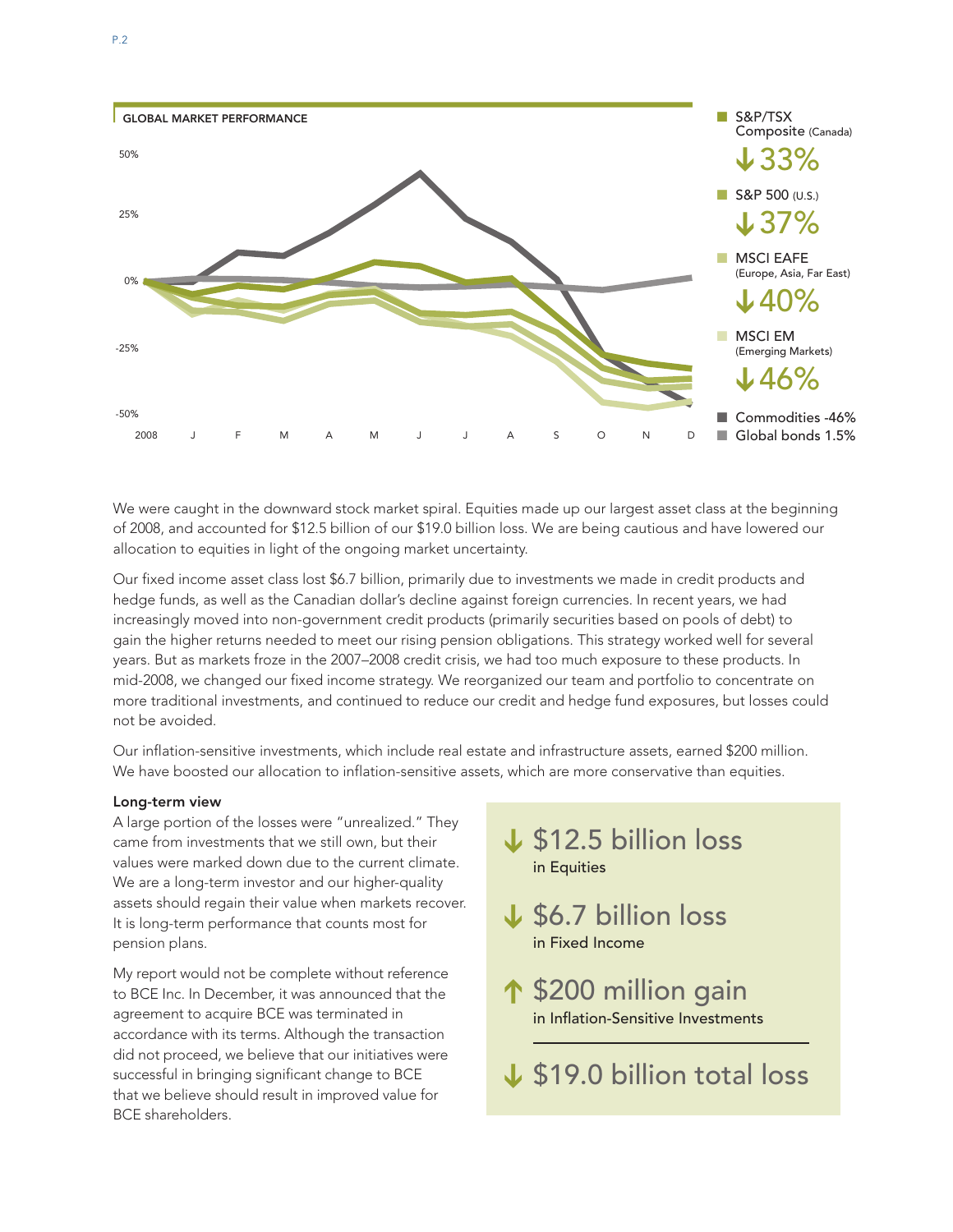### Plan funding

The Ontario Teachers' Federation (OTF) and the Ontario government, which jointly sponsor the pension plan, agreed in 2008 to change the plan's cost-of-living provision. This decision paved the way for the elimination of the \$12.7 billion shortfall that was projected in early 2008, by allowing for a change in a key assumption used to value pension plan assets. Under the new provision, inflation protection for pension credit earned after 2009 can range from 50% to 100% of the change in the cost of living. The goal remains to provide 100% inflation protection. Current retirees are not affected by the change.



This projected shortfall is the result of low real interest rates (rates after inflation), the rising cost of pension obligations and investment losses.

The pension plan is allowed to smooth investment gains and losses over five years to soften the annual impact on the plan's funding status. As a result, the plan began 2009 with a funding shortfall of \$2.5 billion. It is important to understand, however, that the plan must recognize large losses from 2008 over the next four years, and the funding shortfall will grow unless the investment climate turns sharply positive.

The OTF and the Ontario government must address any funding shortfall when they file a valuation with the regulator, which can be done at any time before late 2011. If a funding shortfall persists, the OTF and government can increase contribution rates, invoke conditional inflation protection, reduce other future benefits or use a combination of these measures to resolve it.

### In conclusion

Capital markets remain under pressure in 2009 as the grip of the global recession tightens. We expect the recovery will be slow and perhaps fitful. We are facing challenges that are substantial, but not daunting, and we continue to seek new investment opportunities.

Rest assured that all of our employees share the organization's commitment to the goals of pension security, long-term performance and first-class service for members.

Inteel

Jim Leech President and Chief Executive Officer



### Message from the Chair on executive compensation

- Board members approve executive compensation
- Incentive compensation reflects performance over a number of years
- **■** Short- and long-term bonuses for the five senior executives named in our 2008 Annual Report are down 48% because our overall results fell short of market benchmarks
- More information is available in the annual report at www.otpp.com

Eileen Mercier, MA, MBA, FICB Chair, Ontario Teachers' Pension Plan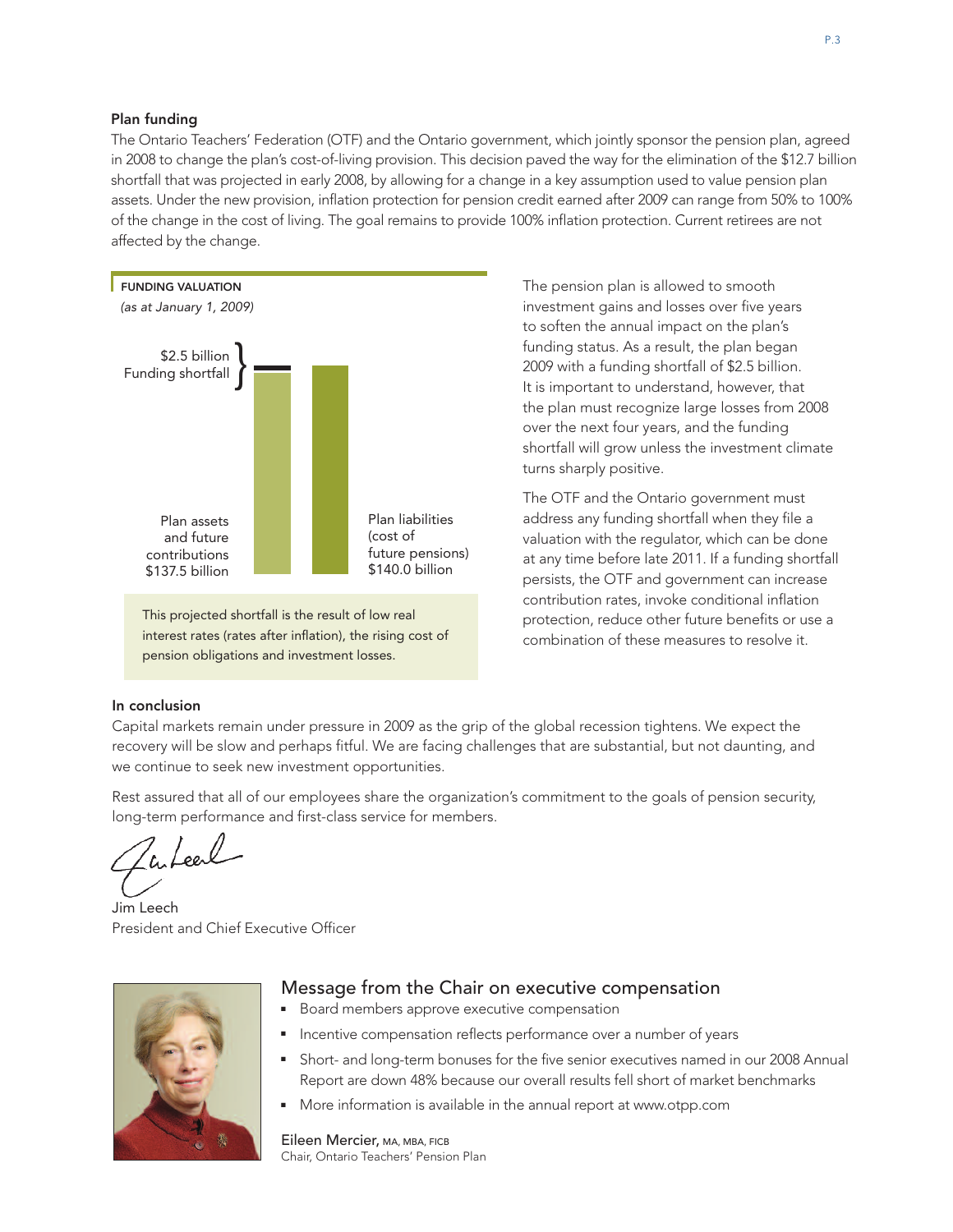# Investment Performance



Neil Petroff, MBA Executive Vice-President, Investments and Chief Investment Officer

We lost 18.0% in 2008, only our third negative year in 18 years but the largest loss we've ever suffered. The broad market collapse in 2008 was unprecedented, and the financial crisis evolved into a global economic recession.

Our biggest losses were in equities, followed by fixed income. We lagged our total fund benchmark by 8.4 percentage points, mostly because of underperformance in our fixed income asset class. Some inflation-sensitive investments (such as real estate) also underperformed their benchmarks.

Our response to the market volatility and ongoing economic uncertainty has been to lower our equities allocation to 40% from 45%, and to get back to basics in fixed income by reducing our exposure to non-government credit products and hedge funds. In short, we are playing defense.

We take every dollar lost seriously - but we have to take risks to earn returns. Because we are a long-term investor, we are not under pressure to sell good assets and the fund remains well diversified.

| <b>INVESTMENT PERFORMANCE</b>                |                    |       |        |         |                   |
|----------------------------------------------|--------------------|-------|--------|---------|-------------------|
| (percent)                                    | 2008               | 2007  | 4-vear | 10-vear | <b>Since 1990</b> |
| Rate of return                               | $-18.0$            | 4.5   | 3.3    | 6.6     | 9.6               |
| Benchmark                                    | -9.6               | 2.3   | 3.4    | 4.8     | 7.5               |
| Return (below)/above benchmark (\$ billions) | $\frac{1}{2}(9.2)$ | \$2.3 | \$0.1  | \$12.3  | \$15.8            |

**■** We underperformed our total fund benchmark for the first time in nine years.

**■** Since the investment program began in 1990, our average annual return is 9.6%.

**■** A large portion of the losses came from investments that we still own, but their values were marked down due to the current climate.

| <b>RATES OF RETURN COMPARED TO BENCHMARKS</b> |                  |                            |                  |                            |
|-----------------------------------------------|------------------|----------------------------|------------------|----------------------------|
| (percent)                                     | 1-year<br>Return | 1-year<br><b>Benchmark</b> | 4-year<br>Return | 4-year<br><b>Benchmark</b> |
| Equities (public and private companies)       | $-23.2$          | $-26.4$                    | 2.1              | $-0.1$                     |
| Fixed income                                  | $-43.6$          | 12.0                       | $-7.6$           | 8.6                        |
| Inflation-sensitive investments               | 0.2              | 6.8                        | 7.8              | 5.3                        |
| Total fund**                                  | $-18.0$          | -9.6                       | 3.3              | 3.4                        |

\*The return available from passive indexed investing. The total fund benchmark is weighted according to the asset-mix policy.

\*\*Total fund return includes Investment Planning and Risk Committee returns, which are not attributable to an asset class.

- **■** It was the worst year for global equities since 1931.
- **■** The benchmark for fixed income is government bonds, which did well last year. Our -43.6% fixed income return reflects a wider range of investments than the benchmark, and many of these were hurt by the credit crisis.
- **■** In fixed income, we earned money on bonds but lost money on credit products and externally managed hedge funds. Bond holdings earned income of \$1.2 billion, a return of 6.4%.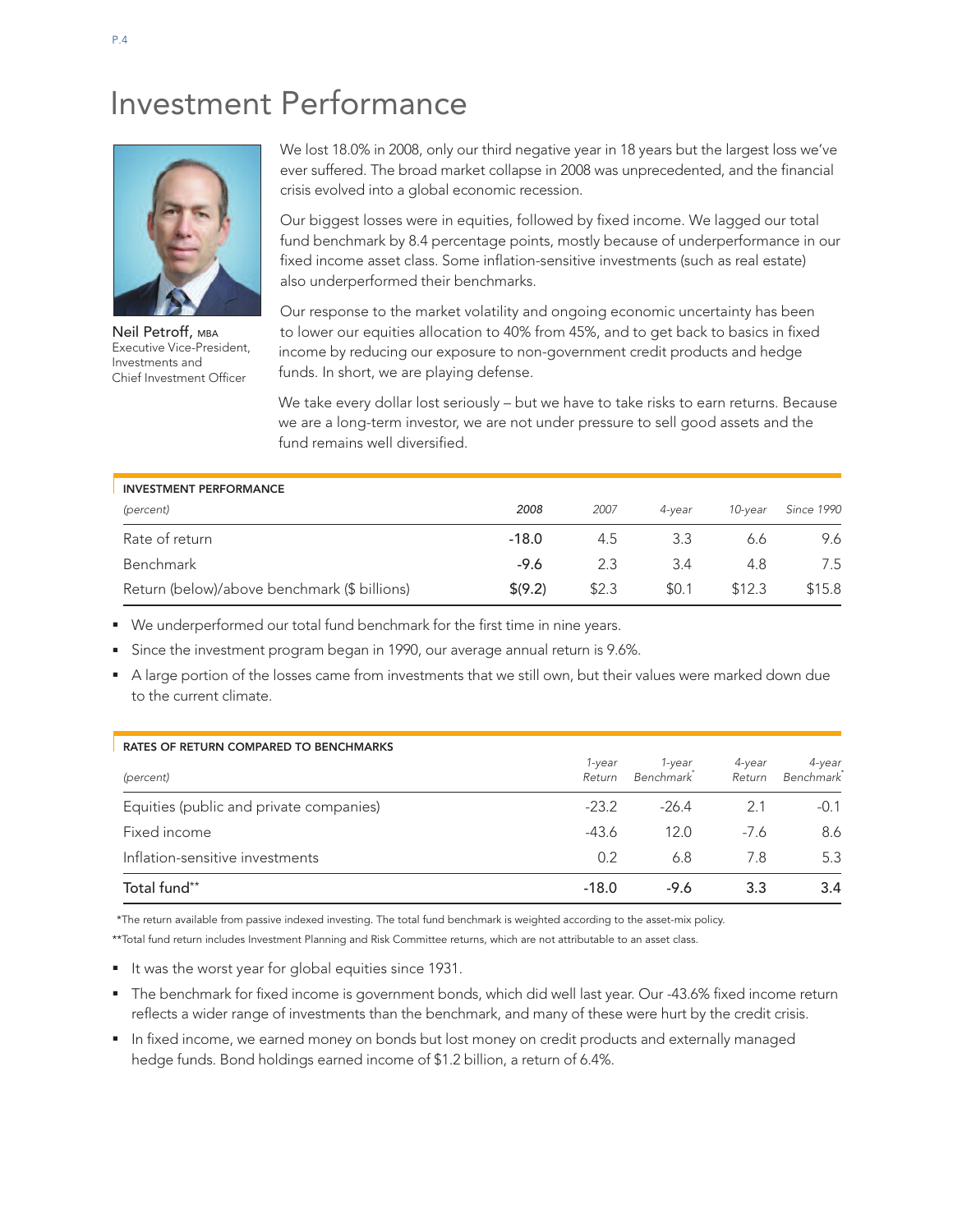

Our equities portfolio declined in proportion to the total fund due to falling markets. We decided to be cautious and stay underweight to our equities target in late 2008. The asset-mix policy was changed for 2009 in light of the continuing uncertainty in equity markets. The 2009 allocation to fixed income is lower but we also hold bonds in our inflation-sensitive asset class.



These investments – our "steady earners" – provide cash flows linked to inflation, acting as a hedge against the cost of paying pensions. They have played an increasingly important role in providing stable returns that keep pace with inflation, and are now our largest asset class. Overall, they decrease the level of risk in the pension fund.

- We increased our real-return bond holdings last year
- These bonds earn returns adjusted for inflation
- **■** They are a good match for paying pensions



Our 2008 losses erased the previous three years of extra returns we earned above the fund's benchmark (value added). However, since 1990 we have earned higher returns than passive index investing would have provided.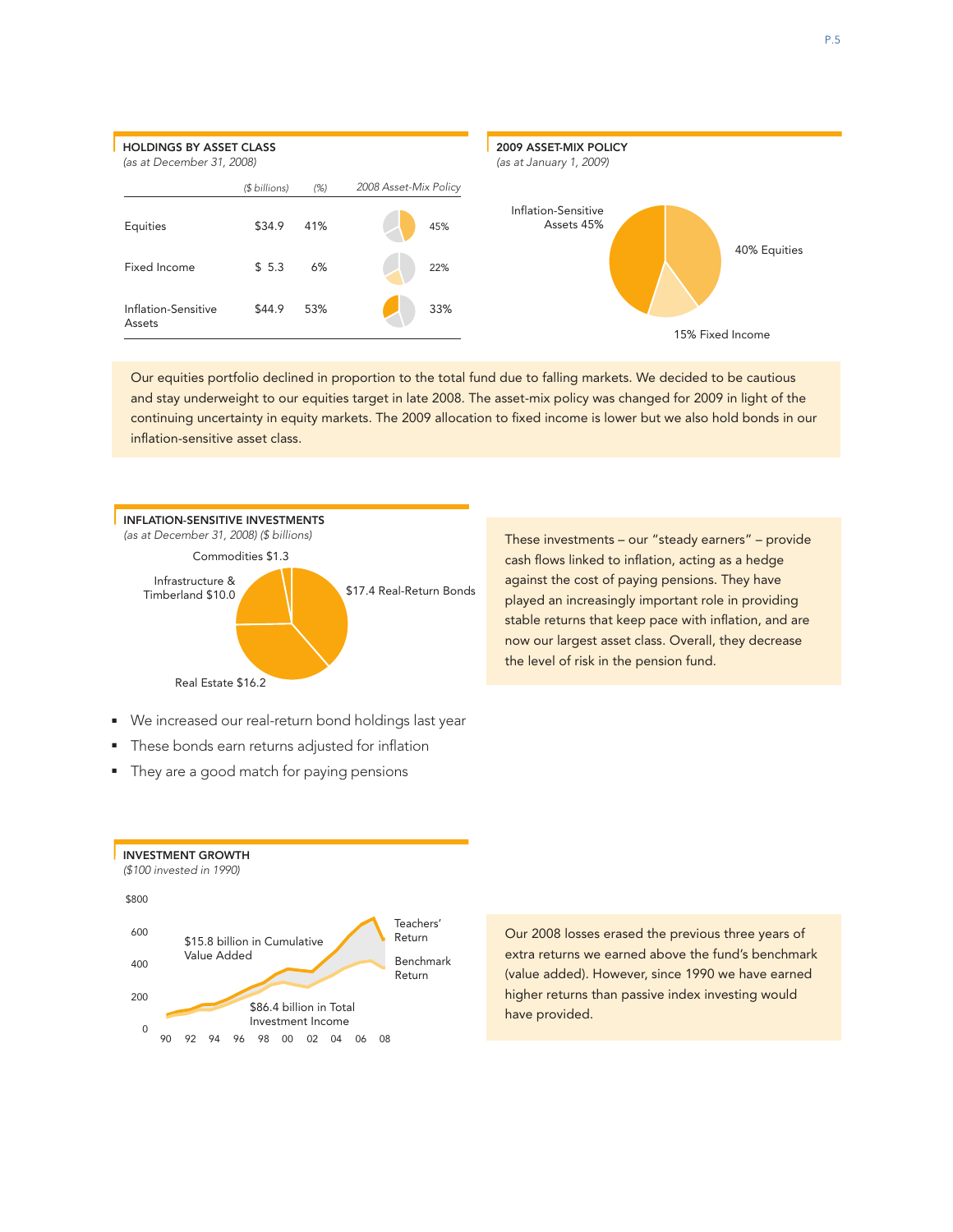# Member Services Performance



Rosemarie McClean MBA, ICD.D. Senior Vice-President, Member Services

We are committed to providing Ontario's working and retired teachers with prompt, reliable pension services and information. In 2008, members continued to rate our services at the top of the scale.

The Quality Service Index is a measurement of service satisfaction. Our 9.0 out of 10 rating is based on quarterly surveys of members conducted by a third party and is consistent with recent years.

In 2008, we were pleased to be ranked #1 for service in our peer group in North America by CEM Benchmarking Inc. and we tied for first among 58 pension funds internationally.

As members have increased their use of online pension services and information, we have redefined our long-term service delivery strategy, called e=mc<sup>3</sup>. The components of our service equation are:

Excellence = More customization: Providing more proactive and tailored services More choice: Giving members options about how they receive information More counselling: Helping members navigate complex pension rules and decisions that have lifetime ramifications

There was a 7% increase in visits to *i*Access web in 2008 and a 5% decrease in telephone calls as more members opted for self-service online.



\*Lower due to work stoppage.

We are turning our attention to tailoring services to our individual members' needs. More members are using services available on *i*Access web, our secure members-only website, which enables staff to focus more on providing value-added services.

**COST PER MEMBER SERVED** *(for the year ended December 31)*  $\Omega$  $50$ 25 75 100 \$125

04 05 06 07 08

We challenge ourselves every year to improve service levels while managing costs. The cost per member served was \$122 in 2008, down from \$123 in 2007.

The average age for pensioners was 68 and for teachers was 42 at year end. The average starting pension for teachers retiring at the 85 factor was \$42,000. The number of pensioners will continue to grow, both in absolute terms and as a percentage of total membership. Please see back cover for more about members.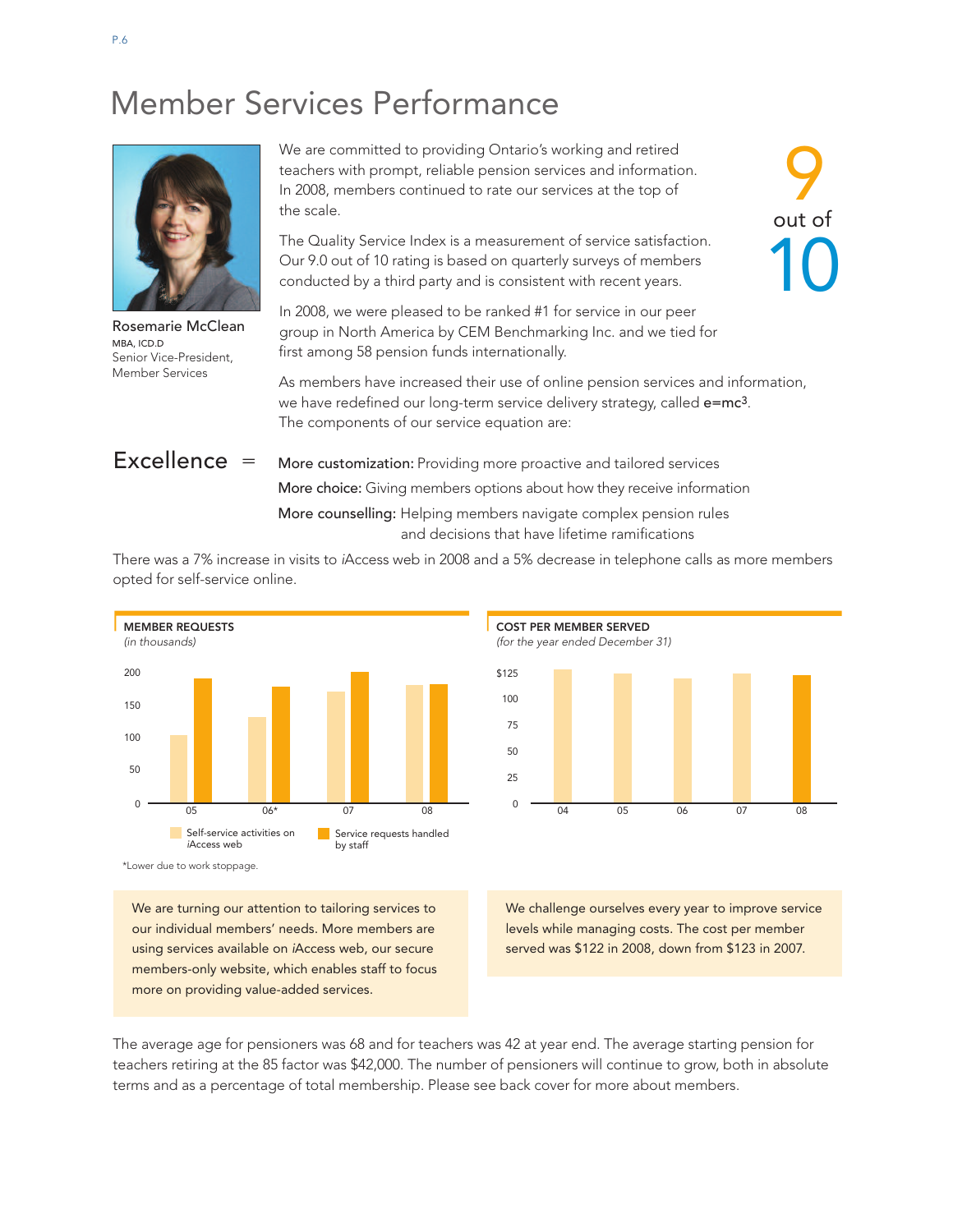# Major Investments

*(as at December 31, 2008)*

#### Bonds and real-return investments

| (\$ billions) |  |
|---------------|--|
|               |  |

| Government of Canada bonds          | \$12.2 |
|-------------------------------------|--------|
| Canadian inflation-sensitive bonds, |        |
| notes and mortgages                 | 10.3   |
| International government and        |        |
| real-return bonds and debt          | 76     |
| Canadian and international          |        |
| corporate bonds                     | 69     |
| Province of Ontario debentures and  |        |
| provincial bonds                    | 4.3    |
| Canadian treasury bills             | 1.8    |
| Commercial paper and bank notes     | 0.7    |

### Real estate managed by subsidiary

| (\$ billions)                             |        |
|-------------------------------------------|--------|
| The Cadillac Fairview Corporation Limited | \$16.2 |

### Top 10 real estate holdings

| Chinook Centre, Calgary            |
|------------------------------------|
| Le Carrefour Laval, Montreal       |
| Les Promenades St. Bruno, Montreal |
| Lime Ridge Mall, Hamilton          |
| Pacific Centre, Vancouver          |
| Polo Park Mall, Winnipeg           |
| Rideau Centre, Ottawa              |
| Sherway Gardens, Toronto           |
| Toronto-Dominion Centre, Toronto   |
| Toronto Eaton Centre, Toronto      |

#### Top 10 private companies and partnerships

Aquilex Holdings, LLC Bernstein Global Long/Short Equity Portfolio L.P. Birmingham International Airport GCT Global Container Terminals Inc. Hancock Timber Resource Group InterGen N.V. Maple Leaf Sports & Entertainment Ltd. Orbis Sicav Global Equity Fund Resource Management Service Inc. Scotia Gas Networks PLC

### Corporate shares/units

| Security Name (millions)                                  | Shares | Fair Value |
|-----------------------------------------------------------|--------|------------|
| BCE Inc.                                                  | 50.8   | \$1,295.2  |
| OGX Petróleo e Gás Participações S.A.                     | 3.9    | 1,095.6    |
| Transurban Group                                          | 180.3  | 854.9      |
| Deutsche Telekom AG                                       | 43.0   | 793.9      |
| Northumbrian Water Group plc                              | 138.8  | 592.5      |
| Maple Leaf Foods Inc.*                                    | 53.7   | 549.9      |
| Macquarie Infrastructure Group                            | 285.5  | 444.7      |
| Eni S.p.A.                                                | 15.0   | 432.2      |
| Petro-Canada                                              | 16.0   | 431.6      |
| Akzo Nobel N.V.                                           | 6.6    | 334.4      |
| Multiplan Empreendimentos                                 |        |            |
| Imobiliários S.A.                                         | 51.3   | 334.2      |
| Nippon Telegraph and                                      |        |            |
| Telephone Corporation                                     | 0.05   | 292.2      |
| Continental AG                                            | 1.8    | 227.9      |
| PNC Financial Services Group, Inc.                        | 3.6    | 220.7      |
| Mitsubishi UFJ Financial Group, Inc.                      | 27.6   | 206.1      |
| <b>HSBC Holdings plc</b>                                  | 16.6   | 198.9      |
| <b>UBS AG</b>                                             | 11.4   | 197.0      |
| Portugal Telecom, SGPS, SA                                | 17.9   | 186.9      |
| Nestlé SA                                                 | 3.8    | 184.7      |
| Intel Corporation                                         | 10.1   | 182.1      |
| Cisco Systems, Inc.                                       | 8.9    | 179.6      |
| Unilever N.V.                                             | 6.0    | 177.5      |
| Sanofi-Aventis                                            | 2.1    | 164.4      |
| Microsoft Corporation                                     | 6.8    | 162.9      |
| Pfizer Inc.                                               | 7.0    | 153.1      |
| Samsung Electronics Co., Ltd.                             | 0.4    | 152.8      |
| Safeway Inc.                                              | 4.9    | 144.6      |
| <b>Total SA</b>                                           | 2.1    | 141.2      |
| Manitoba Telecom Services Inc.                            | 3.8    | 138.9      |
| Macdonald, Dettwiler and Associates Ltd.                  | 6.1    | 132.0      |
| Hitachi, Ltd.                                             | 27.8   | 130.4      |
| Novartis AG                                               | 2.1    | 130.0      |
| 3M Company                                                | 1.8    | 128.5      |
| Hammerson plc                                             | 13.4   | 127.4      |
| JPMorgan Chase & Co.                                      | 3.2    | 123.1      |
| GlaxoSmithKline plc                                       | 5.3    | 122.4      |
| Sumitomo Mitsui Financial Group, Inc.                     | 0.02   | 120.3      |
| Canon Inc.                                                | 3.1    | 118.4      |
|                                                           | 3.2    | 117.9      |
| Bayerische Motoren Werke AG                               |        |            |
| Royal Bank of Scotland Group, plc<br>NuVista Energy Ltd.* | 131.7  | 115.5      |
|                                                           | 15.8   | 111.1      |
| Siemens AG                                                | 1.2    | 109.9      |
| Nokia Oyi                                                 | 5.7    | 108.8      |
| Johnson & Johnson Inc.                                    | 1.4    | 106.4      |
| Lockheed Martin Corporation                               | 1.0    | 105.9      |
| France Telecom SA                                         | 3.0    | 102.0      |
| Goldcorp Inc.                                             | 2.7    | 101.9      |

\*Includes fair market value of warrants and subscription receipts

For a list of equities greater than \$50 million, please visit our website at www.otpp.com.